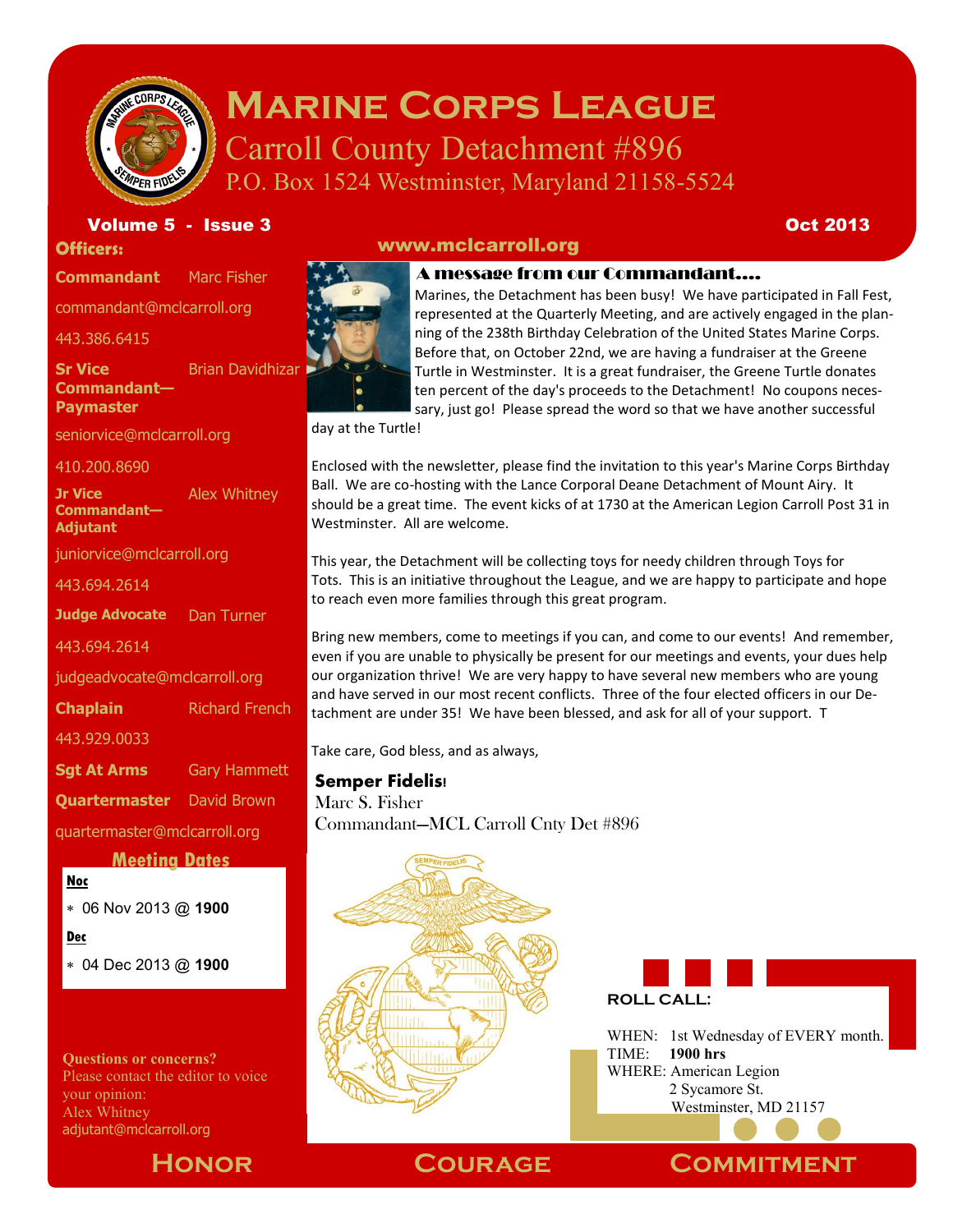### **Toys For Tots:**

Hello Marines,

We are all excited about our **first year of involvement with the Toys For Tots campaign** which will **benefit hundreds of children right here in Carroll County.** If you would like to put out a box, you can pick them up from the EZ Storage on MD Route 140 just south of the Westminster State Police Barrack / MVA.

I stopped by there yesterday and picked up 4 boxes! It was super easy and took me all of 3 minutes, no joke. Please consider placing boxes where it is convenient for you to pick up and where you have already established a good relationship. Once the box is full, just take it back to EZStorage and that's it!!!!

Remember, anyone who wants to give a cash donation needs to cut a check to "Toys For Tots". That is what should be written on the check. Checks should be mailed to the Detachment's PO Box or given directly to me at a Detachment meeting. As a part of my paymaster responsibilities, I will ensure that these are turned over in a fast and efficient manner to GySgt. Howard for deposit into the local account.

P.O. Box 1524 Westminster, MD 21158

Any questions or concerns, please email Commandant Marc Fisher or myself or GySgt. Howard directly [\(BaltimoreToysForTots@gmail.com\)](mailto:BaltimoreToysForTots@gmail.com)

Semper Fi, Brian Davidhizar Sr. Vice Commandant / Paymaster Carroll County Detachment

#### **Fundraising Event:**

**WHEN: Tuesday, October 22nd WHERE: The Greene Turtle 830 Market St Westminster, MD 21157** 

SPREAD THE WORD! On Tuesday, October 22nd, The Greene Turtle in Westminster, will be hosting a fundraising event—they will donate 10% of all proceeds to our Detachment.

Please spread the word amongst your family, friends and everyone else!

Let's show our support for the Marine Corps League, our Detachment and a local business

See you a the TURTLE!



**2013 RECRUITMENT DRIVE**

**Know a Marine? Bring them to our monthly meeting!**